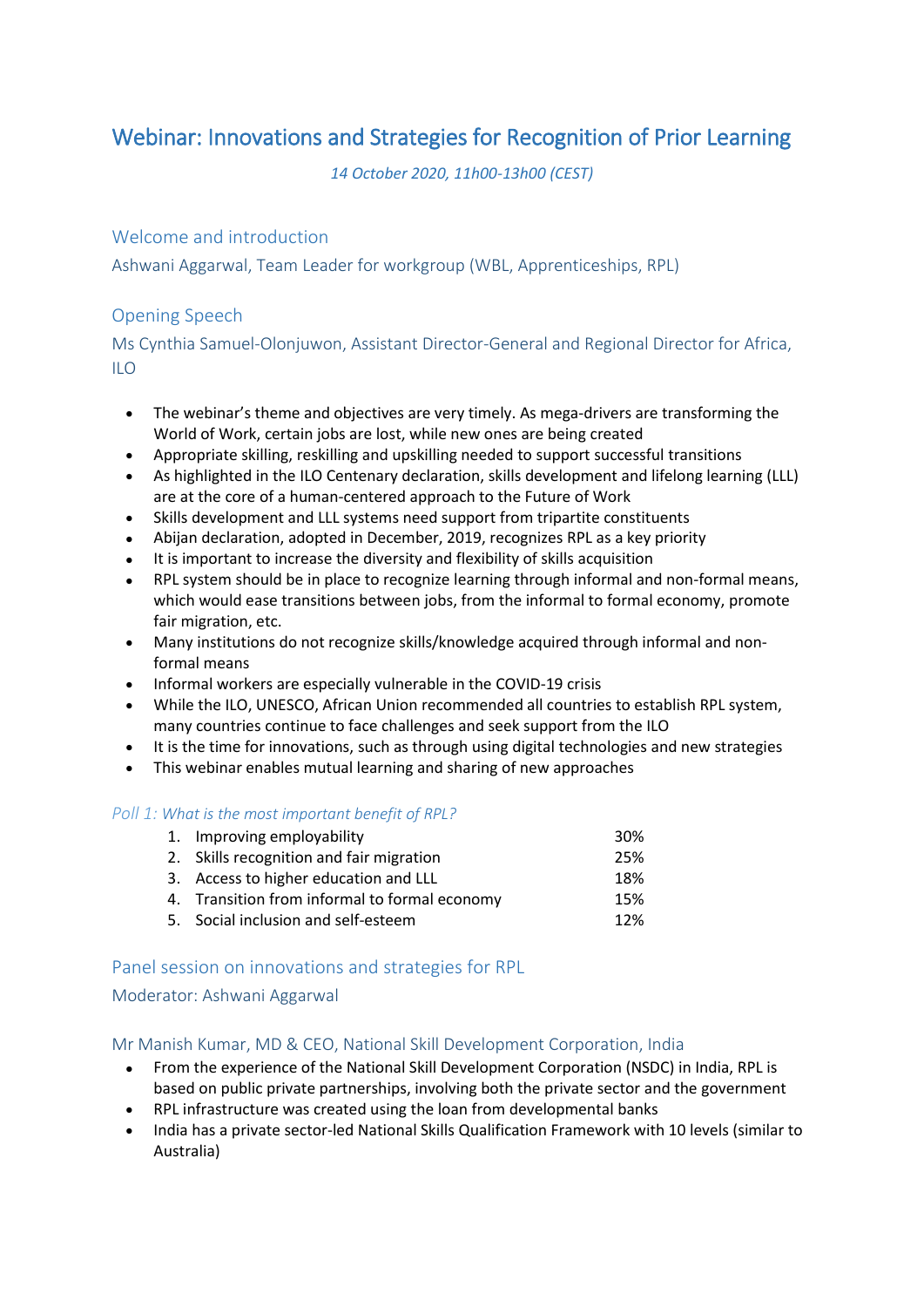- NSDC is working towards leveraging its nationwide presence for reaching out to workers in the informal sector through setting standards, offering short-term skilling and RPL opportunities
- There is a huge potential for RPL in India, as there are many informally skilled workers, in which 67% of them have work experience of over 10 years
- It is important to mobilize private sector participation and provide skilling opportunities
- Sector Skills Councils engage industries in their sectors to take up RPL, using evaluation studies to show productivity gains on account of RPL
- The RPL portal (electronic process) improves targeting of candidates, as individuals can learn more about RPL, register themselves and connect to the nearest assessment centres
- Assessors are from a third party to minimize risks of corruption
- The main challenges are widespread informality and difficulty in getting people into skilling
- **RPL certified individuals earn 19% higher income compared to those not certified, mainly benefiting those who earn the least**
- RPL helps improve the confidence and self-esteem of certified individuals
- RPL is a great tool to create a skills repository or skills bank based on certified individuals
- The industry is often deterred by the risk of labour issues, but it should come forward and contribute more
- Constant conversation with the industry is necessary
- As a large proportion of the industry is in the informal sector, the key questions is how to take RPL into informal sector?

## **Question from moderator: How to ensure quality and prevent corruption in RPL?**

- Use technologies, e.g. GEO Tags; organize site visits
- Rank partners and only work with the ones with good ratings
- Prevent cheating through disincentives, e.g. publish on website

# Mr Comoros Mwenda, National Project Coordinator, ILO Tanzania

- RPL system in Tanzania started by the ILO
- RPL programme can be life changing for participants, whose income was doubled or even tripled with increased access to jobs
- Most workers do not have qualifications as they acquire skills informally in the informal economy
- RPL can improve employability and LLL opportunities, social inclusion and self-esteem by offering alternative learning pathway
- Some of the challenges in RPL systems are shortage of trained RPL experts; inadequate institutional capacity; rigidity in formal qualifications and competency standards, as well as ensuring the credibility
- Good practices in Tanzania (More than 10,000 candidates)
	- o Policy, legal and regulatory framework
	- o Commitment and financial support from government
	- o National RPL guidelines
	- o Active engagement of employers and workers
	- o Online RPL platform
	- o Link certified candidates to infrastructural projects and government tender
- We call on young people who have skills in the relevant fields but do not have certificates to enrol into the RPL programme through VETA colleges

#### **Question from moderator: As the majority of RPL candidates are men, what are the strategies to increase female participants?**

- 10-15% are female; due to nature of occupation
- Include sectors with more female participation, e.g. hairdressing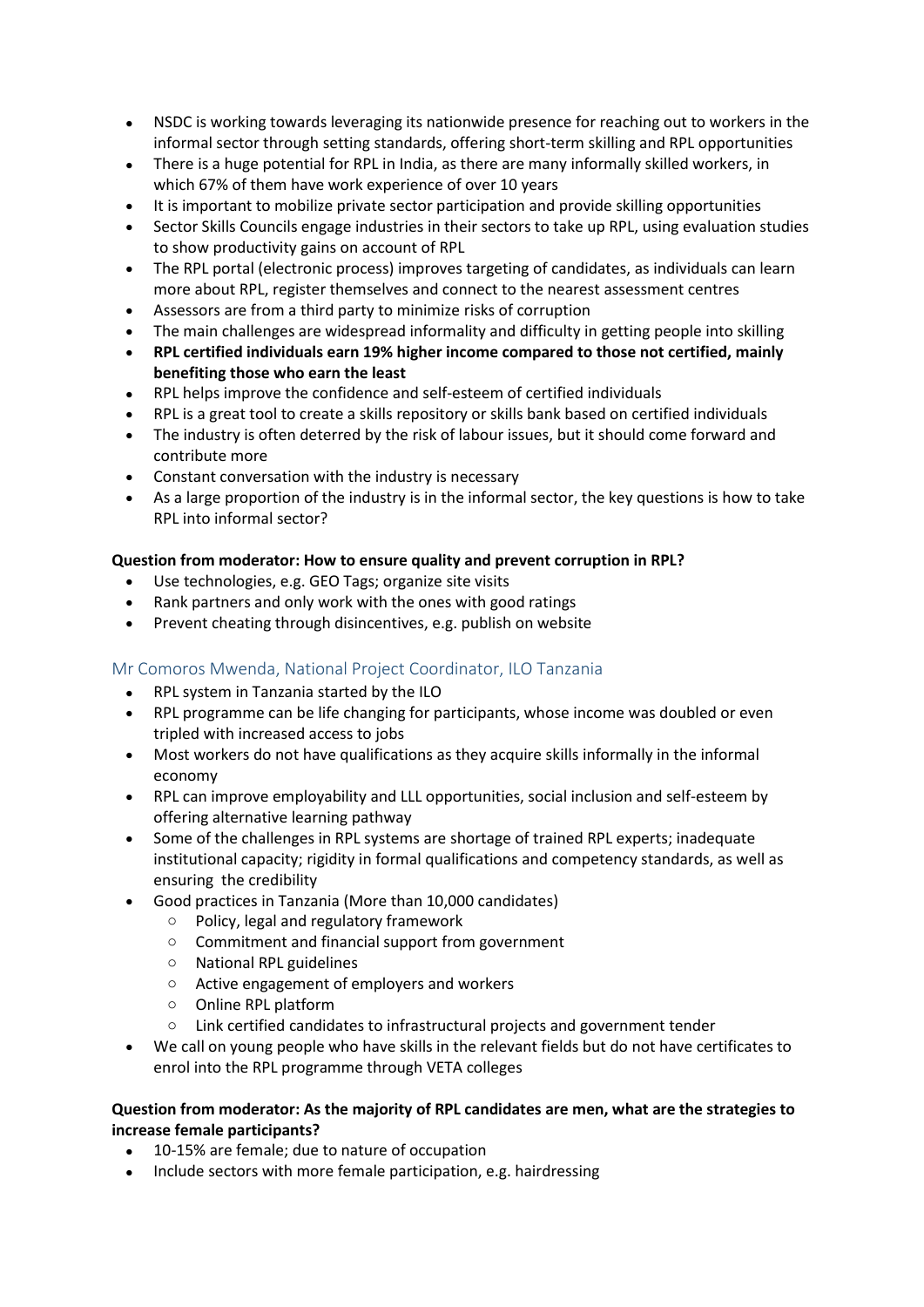#### *Poll 2: How satisfied are you with the implementation of RPL in your country?*

- 1. Dissatisfied 32%
- 2. Very dissatisfied 11%
- 3. Neither satisfied nor dissatisfied 23%
- 4. Satisfied 27%
- 5. Very satisfied 7%

#### Ms Karen Deller, South Africa

- South Africa has an effective RPL system
- An innovative e-RPL portal funded and set up by BANKSETA
- RPL system based on unit standards; qualifications can be earned in full or in part
- E-RPL portal sets up clearing house for candidates, employers and training providers and serves as interface between them
- RPL is about prior, uncertified and unassessed learning; not just an assessment but a process, a mediation to support candidates
- Credit accumulation and transfer (CAT) pertains to formal learning that have not yet been formally certified
- Banking sector:
	- o legal requirement
	- o Train candidates throughout 5 years ; around 50,000 people have used the portal over last 3 years
	- o Multiple RPL providers in the portal; employers can select candidates
- E-Portal provides sectors with information about RPL, creates awareness and increase understanding of RPL, e.g. through videos that explain requirements
- Users are guided by to RPL advisors on portal
	- o National senior certificate (NSC); may get CAT exemption if passed
	- o Identify and upload internal training courses already taken for CAT exemption
	- o Formal exemption letter
	- o Enter RPL process: pre-assement

# Mr Ernesto Villalba-Garcia, The European Centre for the Development of Vocational Training (CEDEFOP)

- CEDEFP has over 20 years of RPL experience in Europe
- European guidelines of validation provide necessary conditions, which cannot be too prescriptive (currently working on the next update)
- Guidelines work with an inventory
- 4 stages of validation
- Successful RPL system requires the involvement of all stakeholders
- 2 fundamental principles:
	- 1. All learning, irrespective of where and when it takes place, is valuable for the individual and for society;
	- 2. Formal education needs to be complemented by validation of non-formal and informal learning.
- RPL system should:
	- 1. Place individuals at the centre
	- 2. Be tailored for beneficiaries and provide comprehensive support
	- 3. Have clear goals and manage expectations
	- 4. Involve all stakeholders
	- 5. Use a strategic and overarching approach